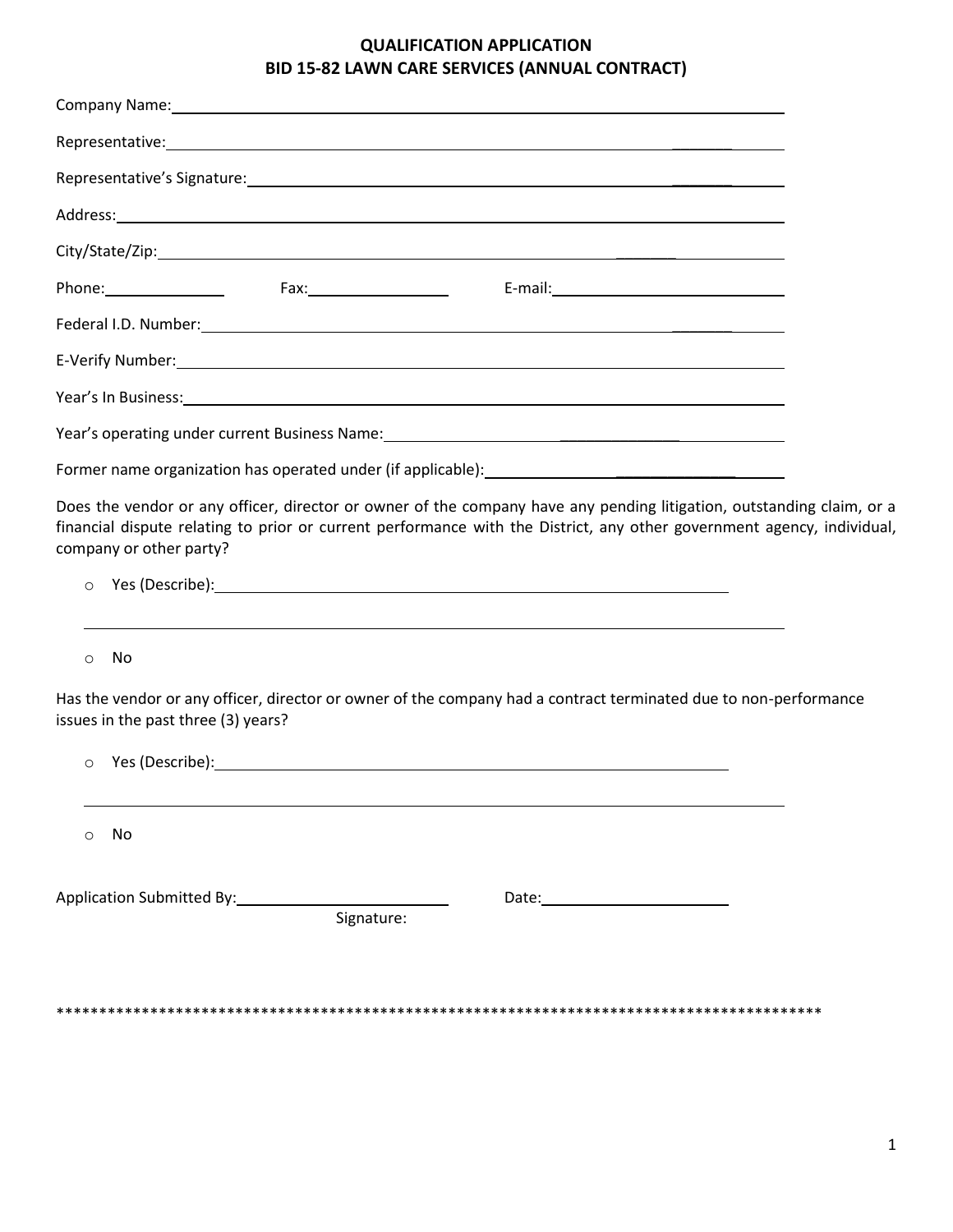#### *Document and Form Checklist:*

### *The following documents should be submitted in a separate sealed envelope as a complete Qualification Application. The envelope must be clearly marked on the outside with the Firm's name and "Qualification Application".*

- o Minimum of three (3) references of Contracts of Similar Scope of Service **(pages 3 and 4 of this document)**.
- o List of Current Contractual Obligations, Service Frequency, Personnel and Time dedicated to each contract on a weekly basis. **(pages 5 and 6 of this document. Submit additional pages as required).**
- o Equipment Inventory List **(page 7 of this document).**
- o Personnel Listing **(page 8 of this document).**
- o Copy of Current Certificate of Insurance showing coverage for all insurance requirements stated in Attachment "B" of the solicitation, or a letter from the firm's insurance carrier stating your firm's ability to meet all the insurance requirements. **(Documentation must be attached to this application).**
- o Copy of 2015, 2014, and 2013 Business License/Tax Certificates **(Documentation must be attached to this application)**.
- o Copy of Current Pesticide Contractor License issued by the Georgia Department of Agriculture **(Documentation must be attached to this application).**
- o Copy of MSDS Sheets for Pesticides that will be used under a resulting contract **(Documentation must be attached to this application)**.
- o Copy of Safety Plan currently in place for your firm.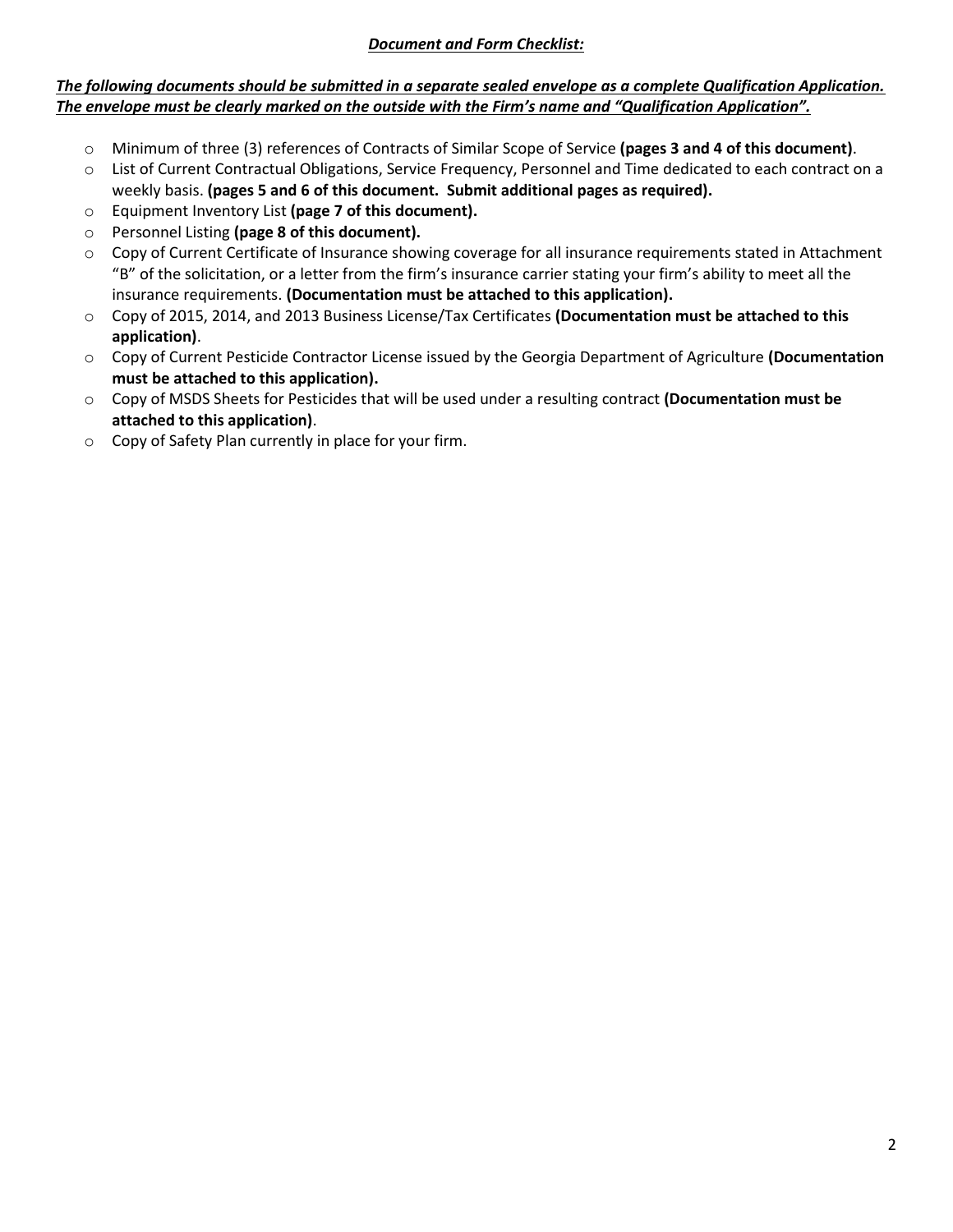### CLIENT SERVICE REFERENCES:

| Reference No. 1                      |  |  |
|--------------------------------------|--|--|
| Company/Individual's Name:           |  |  |
| Representatives Name and Fax Number: |  |  |
| Date(s) of Contract:                 |  |  |
| Total Acreage of Area(s) Serviced:   |  |  |
| Service Frequency:                   |  |  |
| <b>Staff Positions Assigned:</b>     |  |  |
| Description of Services Provided:    |  |  |
|                                      |  |  |
|                                      |  |  |

| Reference No. 2                      |  |
|--------------------------------------|--|
| Company/Individual's Name:           |  |
| Representatives Name and Fax Number: |  |
| Date(s) of Contract:                 |  |
| Total Acreage of Area(s) Serviced:   |  |
| Service Frequency:                   |  |
| <b>Staff Positions Assigned:</b>     |  |
| Description of Services Provided:    |  |
|                                      |  |
|                                      |  |

| Reference No. 3                      |  |
|--------------------------------------|--|
| Company/Individual's Name:           |  |
| Representatives Name and Fax Number: |  |
| Date(s) of Contract:                 |  |
| Total Acreage of Area(s) Serviced:   |  |
| Service Frequency:                   |  |
| <b>Staff Positions Assigned:</b>     |  |
| Description of Services Provided:    |  |
|                                      |  |
|                                      |  |

| Reference No. 4                      |  |
|--------------------------------------|--|
| Company/Individual's Name:           |  |
| Representatives Name and Fax Number: |  |
| Date(s) of Contract:                 |  |
| Total Acreage of Area(s) Serviced:   |  |
| Service Frequency:                   |  |
| <b>Staff Positions Assigned:</b>     |  |
| Description of Services Provided:    |  |
|                                      |  |
|                                      |  |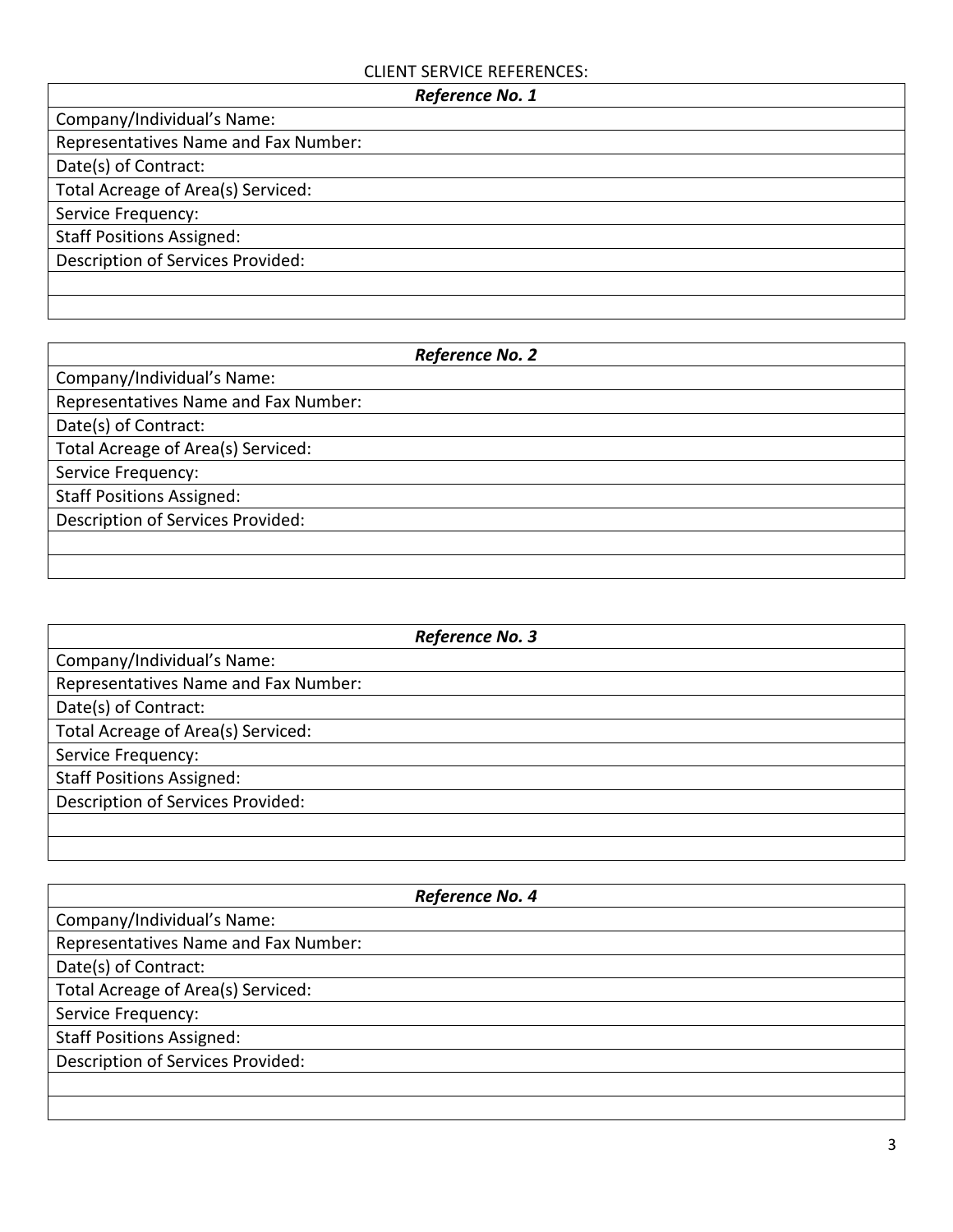## CLIENT SERVICE REFERENCES:

| Reference No. 5                      |  |  |
|--------------------------------------|--|--|
| Company/Individual's Name:           |  |  |
| Representatives Name and Fax Number: |  |  |
| Date(s) of Contract:                 |  |  |
| Total Acreage of Area(s) Serviced:   |  |  |
| Service Frequency:                   |  |  |
| <b>Staff Positions Assigned:</b>     |  |  |
| Description of Services Provided:    |  |  |
|                                      |  |  |
|                                      |  |  |

| Reference No. 6                      |  |
|--------------------------------------|--|
| Company/Individual's Name:           |  |
| Representatives Name and Fax Number: |  |
| Date(s) of Contract:                 |  |
| Total Acreage of Area(s) Serviced:   |  |
| Service Frequency:                   |  |
| <b>Staff Positions Assigned:</b>     |  |
| Description of Services Provided:    |  |
|                                      |  |
|                                      |  |

| Reference No. 7                      |  |
|--------------------------------------|--|
| Company/Individual's Name:           |  |
| Representatives Name and Fax Number: |  |
| Date(s) of Contract:                 |  |
| Total Acreage of Area(s) Serviced:   |  |
| Service Frequency:                   |  |
| <b>Staff Positions Assigned:</b>     |  |
| Description of Services Provided:    |  |
|                                      |  |
|                                      |  |

| Reference No. 8                      |  |
|--------------------------------------|--|
| Company/Individual's Name:           |  |
| Representatives Name and Fax Number: |  |
| Date(s) of Contract:                 |  |
| Total Acreage of Area(s) Serviced:   |  |
| Service Frequency:                   |  |
| <b>Staff Positions Assigned:</b>     |  |
| Description of Services Provided:    |  |
|                                      |  |
|                                      |  |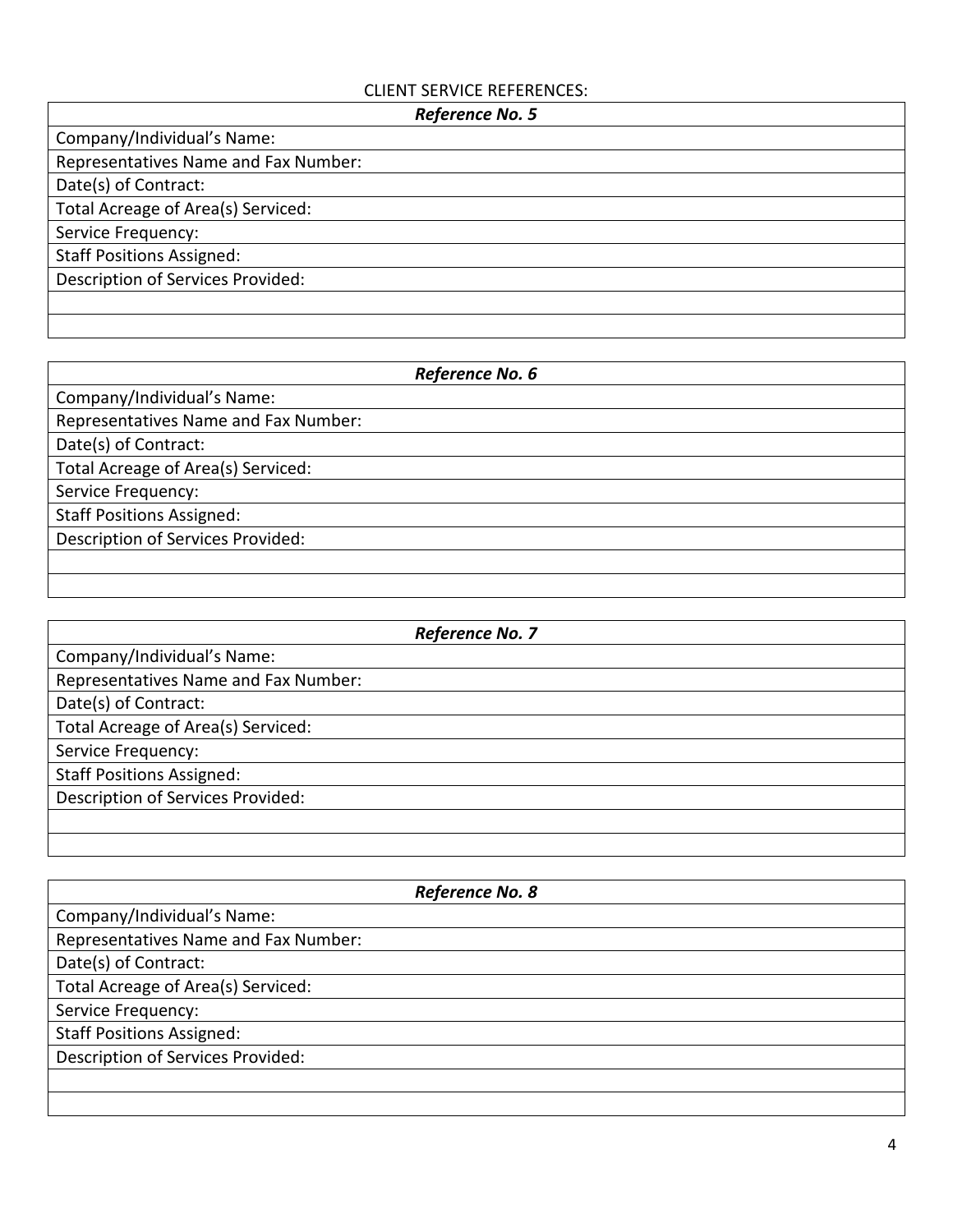# CURRENT CONTRACT OBLIGATIONS

| <b>Client No. 1</b>                                     |  |  |
|---------------------------------------------------------|--|--|
| <b>Client Name:</b>                                     |  |  |
| Date of Contract Expiration (if applicable):            |  |  |
| Total Acreage of Area(s) Serviced:                      |  |  |
| Service Frequency:                                      |  |  |
| <b>Staff Positions Assigned:</b>                        |  |  |
| Time Dedicated to Contract on a "Weekly" Basis (Hours): |  |  |
| <b>Client No. 2</b>                                     |  |  |
| <b>Client Name:</b>                                     |  |  |
| Date of Contract Expiration (if applicable):            |  |  |
| Total Acreage of Area(s) Serviced:                      |  |  |
| Service Frequency:                                      |  |  |
| <b>Staff Positions Assigned:</b>                        |  |  |
| Time Dedicated to Contract on a "Weekly" Basis (Hours): |  |  |
| <b>Client No. 3</b>                                     |  |  |
| <b>Client Name:</b>                                     |  |  |
| Date of Contract Expiration (if applicable):            |  |  |
| Total Acreage of Area(s) Serviced:                      |  |  |
| Service Frequency:                                      |  |  |
| <b>Staff Positions Assigned:</b>                        |  |  |
| Time Dedicated to Contract on a "Weekly" Basis (Hours): |  |  |
| <b>Client No. 4</b>                                     |  |  |
| <b>Client Name:</b>                                     |  |  |
| Date of Contract Expiration (if applicable):            |  |  |
| Total Acreage of Area(s) Serviced:                      |  |  |
| Service Frequency:                                      |  |  |
| <b>Staff Positions Assigned:</b>                        |  |  |
| Time Dedicated to Contract on a "Weekly" Basis (Hours): |  |  |
| <b>Client No. 5</b>                                     |  |  |
| <b>Client Name:</b>                                     |  |  |
| Date of Contract Expiration (if applicable):            |  |  |
| Total Acreage of Area(s) Serviced:                      |  |  |
| Service Frequency:                                      |  |  |
| <b>Staff Positions Assigned:</b>                        |  |  |
| Time Dedicated to Contract on a "Weekly" Basis (Hours): |  |  |
| Client No. 6                                            |  |  |
| <b>Client Name:</b>                                     |  |  |
| Date of Contract Expiration (if applicable):            |  |  |
| Total Acreage of Area(s) Serviced:                      |  |  |
| Service Frequency:                                      |  |  |
| <b>Staff Positions Assigned:</b>                        |  |  |
| Time Dedicated to Contract on a "Weekly" Basis (Hours): |  |  |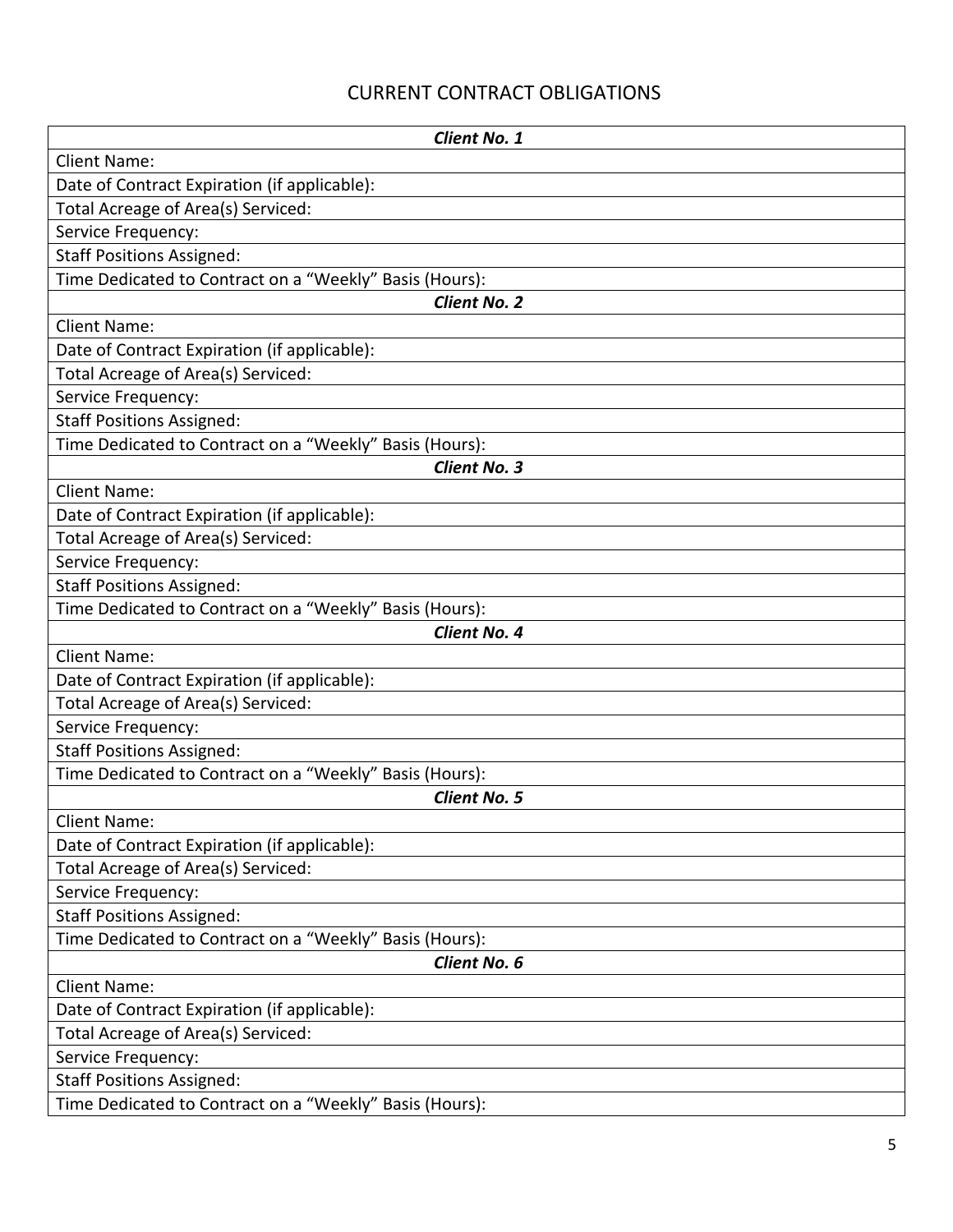# CURRENT CONTRACT OBLIGATIONS

| <b>Client No. 7</b>                                     |  |  |
|---------------------------------------------------------|--|--|
| <b>Client Name:</b>                                     |  |  |
| Date of Contract Expiration (if applicable):            |  |  |
| Total Acreage of Area(s) Serviced:                      |  |  |
| Service Frequency:                                      |  |  |
| <b>Staff Positions Assigned:</b>                        |  |  |
| Time Dedicated to Contract on a "Weekly" Basis (Hours): |  |  |
| Client No. 8                                            |  |  |
| <b>Client Name:</b>                                     |  |  |
| Date of Contract Expiration (if applicable):            |  |  |
| Total Acreage of Area(s) Serviced:                      |  |  |
| Service Frequency:                                      |  |  |
| <b>Staff Positions Assigned:</b>                        |  |  |
| Time Dedicated to Contract on a "Weekly" Basis (Hours): |  |  |
| <b>Client No. 9</b>                                     |  |  |
| <b>Client Name:</b>                                     |  |  |
| Date of Contract Expiration (if applicable):            |  |  |
| Total Acreage of Area(s) Serviced:                      |  |  |
| Service Frequency:                                      |  |  |
| <b>Staff Positions Assigned:</b>                        |  |  |
| Time Dedicated to Contract on a "Weekly" Basis (Hours): |  |  |
| Client No. 10                                           |  |  |
| <b>Client Name:</b>                                     |  |  |
| Date of Contract Expiration (if applicable):            |  |  |
| Total Acreage of Area(s) Serviced:                      |  |  |
| Service Frequency:                                      |  |  |
| <b>Staff Positions Assigned:</b>                        |  |  |
| Time Dedicated to Contract on a "Weekly" Basis (Hours): |  |  |
| Client No. 11                                           |  |  |
| <b>Client Name:</b>                                     |  |  |
| Date of Contract Expiration (if applicable):            |  |  |
| Total Acreage of Area(s) Serviced:                      |  |  |
| Service Frequency:                                      |  |  |
| <b>Staff Positions Assigned:</b>                        |  |  |
| Time Dedicated to Contract on a "Weekly" Basis (Hours): |  |  |
| Client No. 12                                           |  |  |
| <b>Client Name:</b>                                     |  |  |
| Date of Contract Expiration (if applicable):            |  |  |
| Total Acreage of Area(s) Serviced:                      |  |  |
| Service Frequency:                                      |  |  |
| <b>Staff Positions Assigned:</b>                        |  |  |
| Time Dedicated to Contract on a "Weekly" Basis (Hours): |  |  |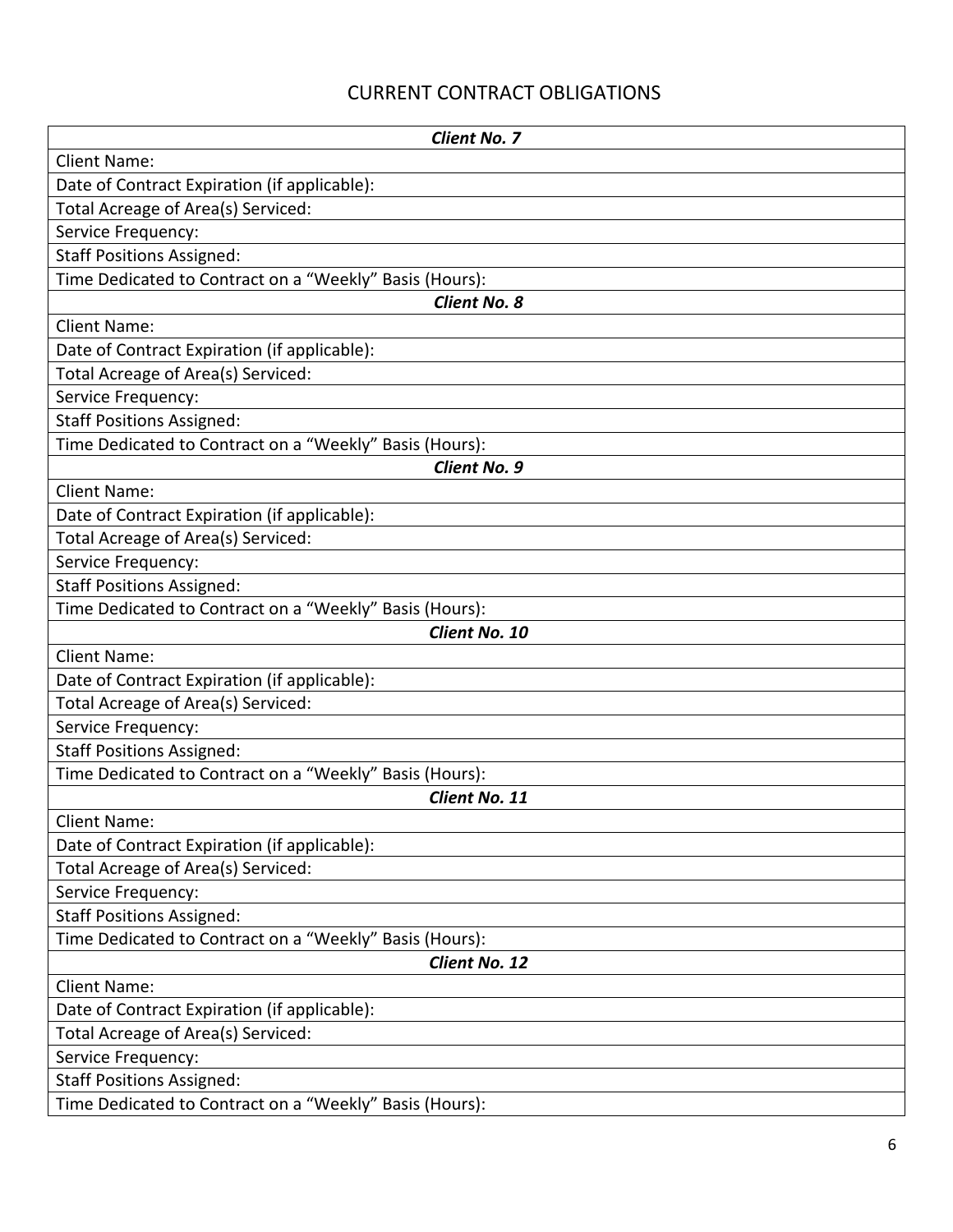### **CURRENT EQUIPMENT INVENTORY LIST**

| <b>Description of Equipment:</b> | Model/Year: | Quantity: |
|----------------------------------|-------------|-----------|
|                                  |             |           |
|                                  |             |           |
|                                  |             |           |
|                                  |             |           |
|                                  |             |           |
|                                  |             |           |
|                                  |             |           |
|                                  |             |           |
|                                  |             |           |
|                                  |             |           |
|                                  |             |           |
|                                  |             |           |
|                                  |             |           |
|                                  |             |           |
|                                  |             |           |
|                                  |             |           |
|                                  |             |           |
|                                  |             |           |
|                                  |             |           |
|                                  |             |           |
|                                  |             |           |
|                                  |             |           |
|                                  |             |           |
|                                  |             |           |
|                                  |             |           |
|                                  |             |           |
|                                  |             |           |
|                                  |             |           |
|                                  |             |           |
|                                  |             |           |
|                                  |             |           |
|                                  |             |           |
|                                  |             |           |
|                                  |             |           |
|                                  |             |           |
|                                  |             |           |
|                                  |             |           |
|                                  |             |           |
|                                  |             |           |
|                                  |             |           |
|                                  |             |           |
|                                  |             |           |